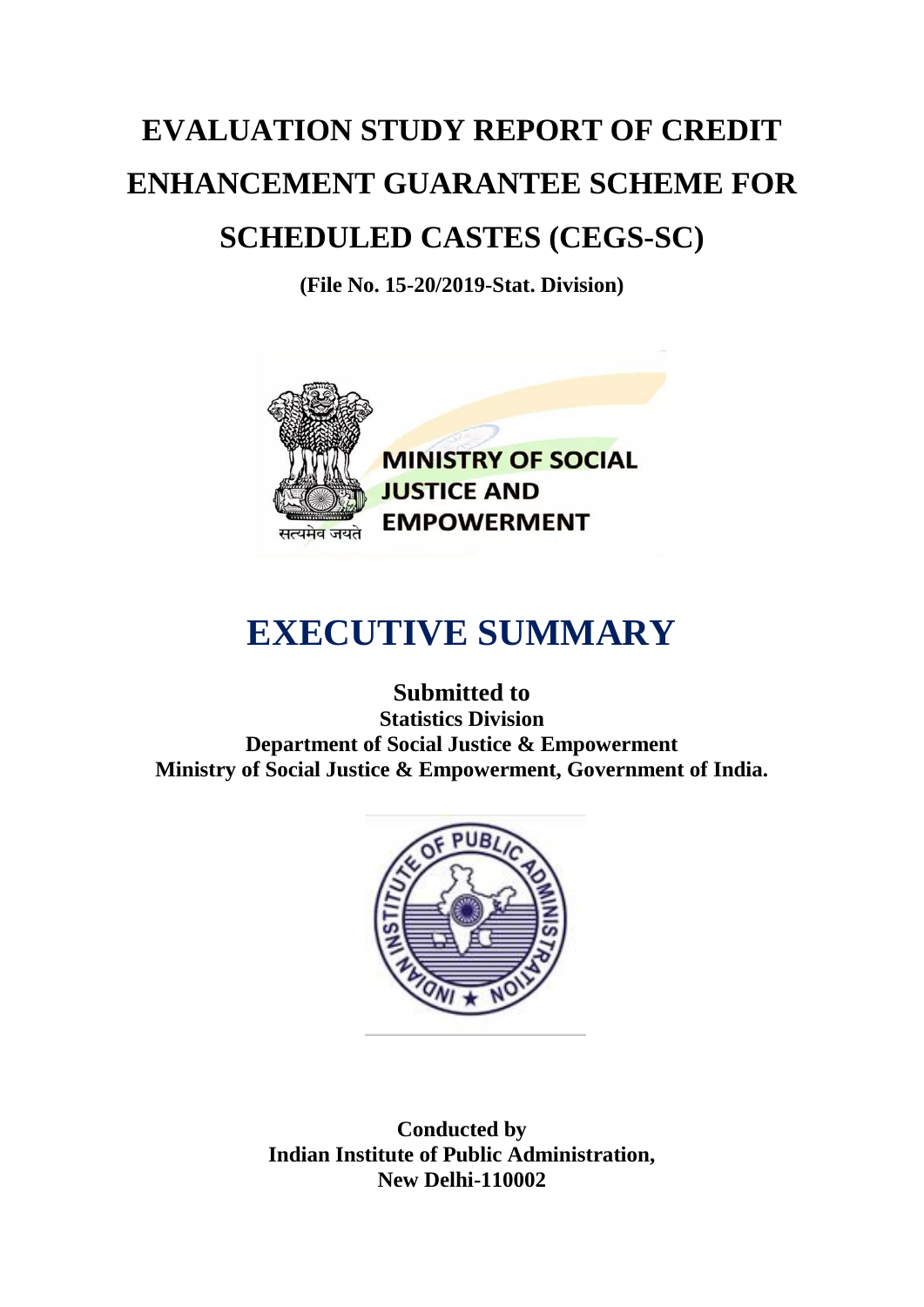## **EXECUTIVE SUMMARY**

As per the Census 2011, the Scheduled caste population stands at around 20.13 crore which roughly amounts to 16.63% of India's total population. This stands as testimony to the massive existing potential of the SC population to play a role in the nation's participatory growth process. With an objective to unleash the entrepreneurship potential among the young and start-up entrepreneurs belonging to the Scheduled Castes, the Credit Enhancement Guarantee Scheme was announced on July 18, 2014. The underlying objective of the scheme was to boost entrepreneurship among the Scheduled Caste population of the country by supporting the banks and financial institutions in the form of Credit Enhancement Guarantee, which shall therefore ensure effective financial assistance to the SC entrepreneurs. The estimates of the Dalit Chamber of Commerce and Industry (DICCI) suggest that there exist around 1000 Dalit entrepreneurs with a combined turnover of Rs. 60,000 Crore and around 50 companies with turnover of Rs. 10 Crore and above.

As far as the fund allocation is concerned, the scheme as announced during the Union Budget speech 2014-15 had proposed allocation of Rs. 200 Crore to enhance credit facilities for the young and start-up entrepreneurs, with a maximum guarantee cover of Rs. 5 crores. The fund has been structured to be placed with the IFCI Ltd following which the Credit Enhancement Guarantee is extended to the Member lending institutions (deducting guarantee cover already issued by IFCI). The fund plays the role of a guarantee provided to the Member Lending Institutions (MLIs), which subsequently encourages the MLIs to finance the SC entrepreneurs at reasonable rates to ensure the creation of profitable ventures and at the same time enhance the contribution of the capital formation in the country.

The scheme also enlists concrete eligibility criteria to be considered by the Member lending institutions for seeking a guarantee cover, which are: a) Enterprises, projects that are established, promoted, and run by Scheduled castes in primary, manufacturing, and services sector with an underlying objective of asset creation under any State/central/Grant scheme deserves consideration, b) Registered companies and societies/registered partnership firms/Sole partnership firms/Individual SC entrepreneurs, having more than 51% shareholding by SC entrepreneurs/promoters/members with membership control for the past 6 months, c) SC entrepreneur for Start-up is also considered for extending credit guarantee, d) The Scheme also states that the Individual SC entrepreneurs are eligible for a guarantee cover of a loan amount of up to RS. 1,000 Crore, and e) The documentary proofs confirming SC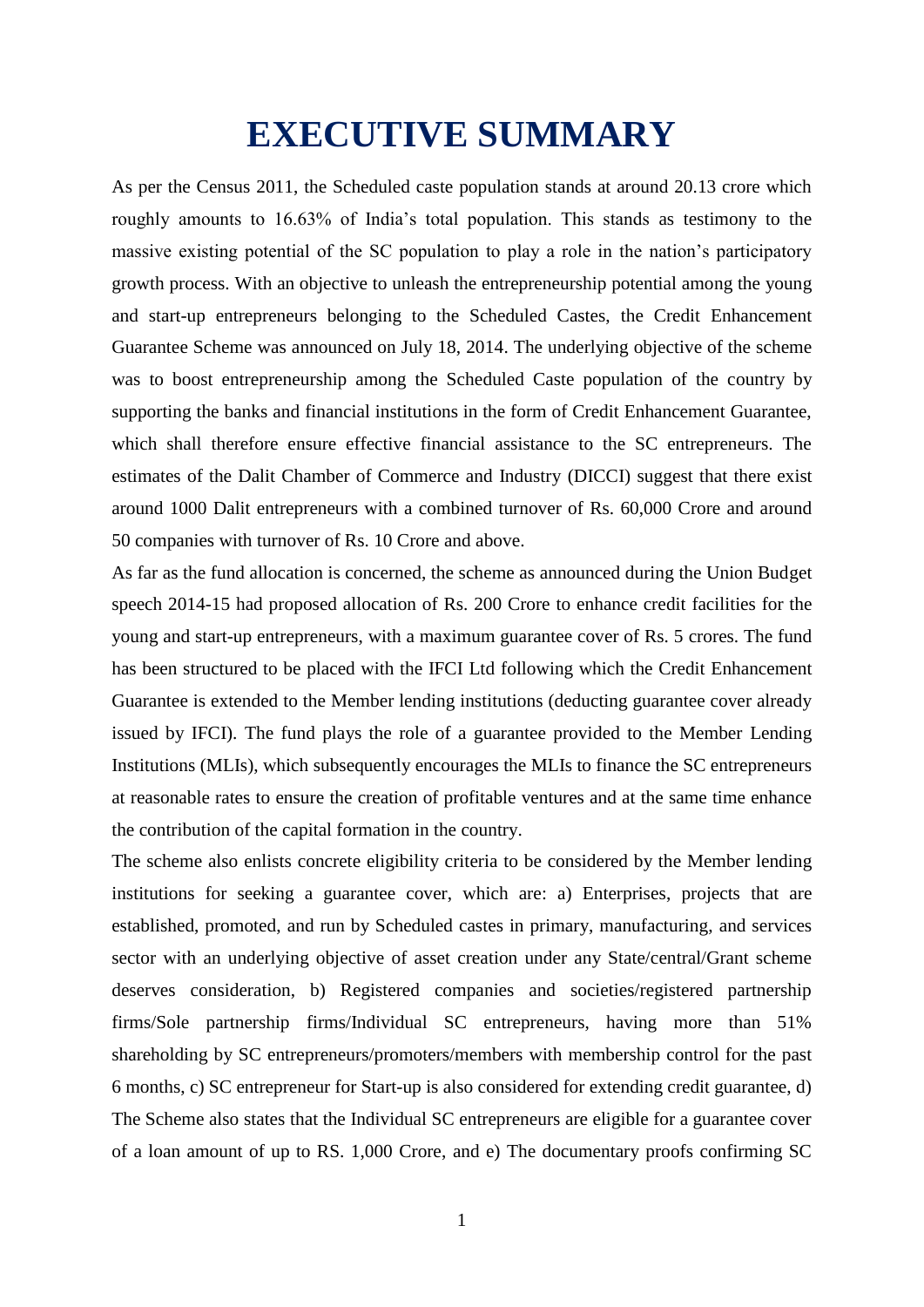status is to be submitted by the entrepreneurs/promoters/partners, etc. at the time of submission of the proposals.

The credit enhancement guarantee shall be extended out of this fund to the Member Lending institutions. The MLIs (Member Lending Institutions) will then undertake the process of loan financing to the SC entrepreneurs at reasonable rates. Under the Scheme, Sole proprietorships, Companies, registered Partnerships, and Societies belonging to SC are eligible for loans from Rs. 15 Lakh and above, subject to a maximum guarantee cover of Rs. 5 Crore. As of now, 31 banks have been registered under the Scheme. The finds of the evaluation study are as follows:

1. The sectors covered under the scheme include borrowers engaged in Primary, services, and manufacturing sectors who will be considered for assistance by the Member Lending Institutions. The Standing committee on social justice and empowerment noted that only 13 candidates have been extended credit under this scheme since its inception in 2016-17 till 30<sup>th</sup> of September, 2019.

2. The credit enhancement Guarantee Scheme assumes significant importance in the light of the 2030 agenda for Sustainable Development. This is because the SDG with its universal vision adopted a pledge that no one is left behind with a specific focus on the vulnerable and less represented section of the society. The SDG 8 which aims at promoting sustained, inclusive and sustainable economic growth also closely aligns with the objective of the Credit enhancement guarantee scheme.

3. The scheme best serves the spirit of Article 338 of the Indian constitution which outlines that the safeguard of the interests of the SC population in the country is of primary importance. Moreover, article 46 of the Directive Principles of State Policy (DPSP) also outlines the responsibility of the states to promote the socio-economic interests of the SC/ST communities to implement schemes to empower their communities. In this light, the scheme richly conforms to the true essence of Article 46 of DPSP.

4. As far as the budgeted allocation and expenditure pattern of the scheme is concerned, the secondary data tends to suggest that there exists uniformity in the past 5 years wherein the budgeted expenditure has ended up being spent as the actual expenditure figures suggest. However, there has been a significant slowdown in terms of financial expansion and coverage of the scheme as evident by a sudden drop of budgeted expenditure of 0.01 Crore in FY16 from a budgeted expenditure of 200 Crore in FY15.

5. As stated by the Department when asked about reasons of low allocation of funds as RE under the scheme, it was notified that "the scheme envisages guarantee for loans obtained by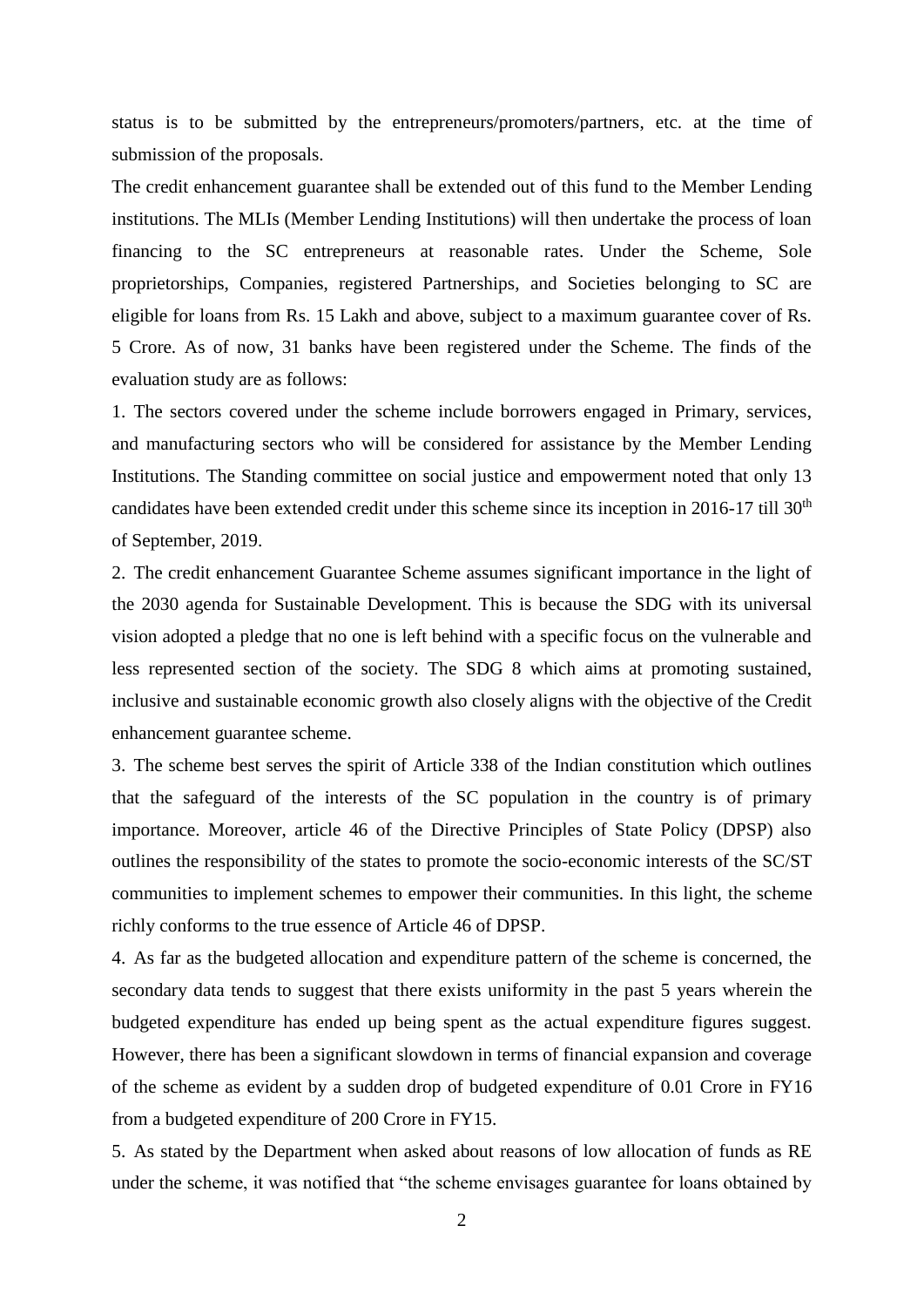the SC entrepreneurs from Banks and the utilization of the funds largely depends on the sanction of loans and invocation of guarantee by the banks. So far the outstanding guarantee commitment is Rs. 28.01 Crore and the funds available with IFCI are Rs. 265 Crore as on 30.09.2019 (i.e. corpus of Rs. 200.04 Crore and interest thereon). Hence, Rs. 1 Lakh for each year was sought. More funds may be required in future as per need depending on the sanction of loans by the Banks."

6. The objectives of the evaluation study were: (a) to examine the problems, challenges, and constraints in the implementation of the scheme, (b) to study the criteria adopted for the identification of eligible SC entrepreneurs, their selection criteria, and method applied for motivating them to undertake financial inclusion, (c) to obtain feedback from the SC beneficiaries and impact of the scheme for furthering the growth of SC communities on the Scheme, (d) to analyze the payback capacity of the beneficiaries, (e) to examine if the Scheme has resulted in generating employment, (f) to conduct the strengths, weaknesses opportunities and threat analysis of the Scheme, (g) key findings based on the data collected from the field on the objectives of the study, (h) shortcomings identified in the design of the existing scheme if any, and (i) recommendations/suggestions for necessary restructuring to be carried in the Scheme to achieve desired results and need for its continuation.

7. To get responsive feedback on the objectives, the approach adopted for the evaluation of the scheme under study was goal-based, process-based, and outcome-based. The goal-based approach measured if the objectives of the scheme were duly met. The process-based approach studied the strengths and weaknesses of the scheme and finally the outcome-based approach evaluated if the outcomes aligned with the pre-specified objectives of the scheme. In this light, the evaluation strategy relied on information derived from primary and secondary data.

8. The secondary information on Budget estimates, revised estimates, and actual expenditure were collected from the reports of the Department of Social Justice and empowerment. Primary data was collected through Questionnaires. The questionnaires were made applicable to the SC entrepreneurs (the beneficiaries) and other key stakeholders. To gauge the impact of the scheme, questions were framed including before and after coverage under the scheme. Scheme implementation-related questions were integrated with questionnaires administered to the SC entrepreneurs, which provided a concise idea about the awareness of the participants with regard to the scheme as well as regarding the businesses they dealt with. The Questionnaire pertaining to the entrepreneurs was further extended to get an idea about the entrepreneurs' perception of the scheme.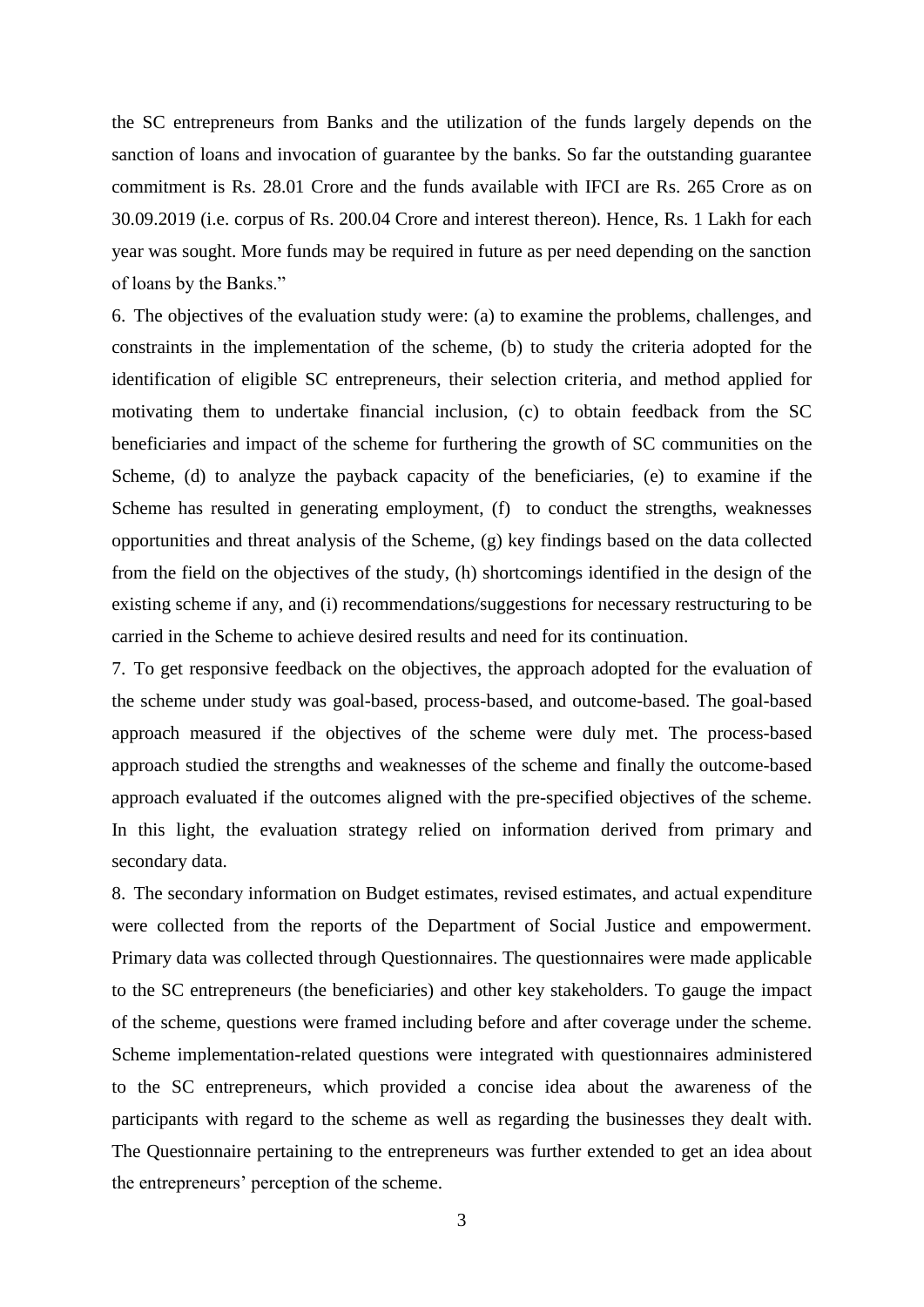9. A before and after the approach was adopted in terms of changes in the socio-economic conditions of the SC population to courtesy the scheme. The questionnaire contained processrelated questions, and multiple issues-related questions provided the basis for a robust framework to critically examine the sustainability of the scheme under the study. Four companies were selected from four states, as prescribed by the Ministry for the evaluation study. The companies were: 1) M/s. PJS Construction Pvt. Ltd. Basti Gorakhpur (Uttar Pradesh), 2) M/s. Laxmi Barter Pvt. Ltd. (Bihar), 3) M/s. Siva Sai Seeds-Munagala (Telangana), and 4) M/s.  $20<sup>th</sup>$  March Ventures Pvt. Ltd. (Maharashtra).

10. The questionnaires were designed for respondents across 3 categories in the context of the scheme namely: a) SC entrepreneurs, b) Member Lending Institutions (banks), and c) employees/workers engaging in the business units run or managed by the SC entrepreneurs (through focus related discussions). In-depth interview was conducted with the representative of IFCI Limited. Comprehensive details pertaining to the objective, structure, implementation, challenges, concerns, and existing opportunities of the scheme were obtained during the discussion.

11. Key observations were made during incorporating the responses in the Questionnaire of the beneficiaries, banks, and workers. The observations drawn from the responses provided deep insights into the implementation and the benefits experienced by the demand side stakeholders namely the beneficiaries and the workers. The in-depth interview and focus group discussion enhanced the qualitative and quantitative findings.

12. The beneficiaries under the credit enhancement guarantee scheme seem to have expanded their businesses in terms of involving in an increasing number of activities. The transition of one of the beneficiaries (M/s. Siva Sai Seeds- Munagala) from a micro-level entrepreneur to the manufacturer is a positive sign which hints towards the capacity creation of the guaranteed loans. This transition is also reflected in the change in annual turnover of the business (as tabulated below) which notices a change from 4 Lakh to 10 Crore.

13. The guarantee cover provided by the IFCI is theoretically perceived to be greater than equal to the amount of loan sanctioned by the banks. However, banks can sanction loans over and above the guarantee cover provided by the IFCI, if the creditworthiness of the borrowers is high. This is reflected in the case of three beneficiaries in the sample under study namely M/s. Siva Sai Seeds- Munagala, M/s Laxmi Barter Pvt. Ltd. and M/s. 20<sup>th</sup> March Ventures Pvt. Ltd.

14. M/s. PJS Construction Pvt. Ltd. Basti Gorakhpur is the only beneficiary wherein the sanctioned amount by the bank doesn't exceed the eligible guarantee cover provided by IFCI.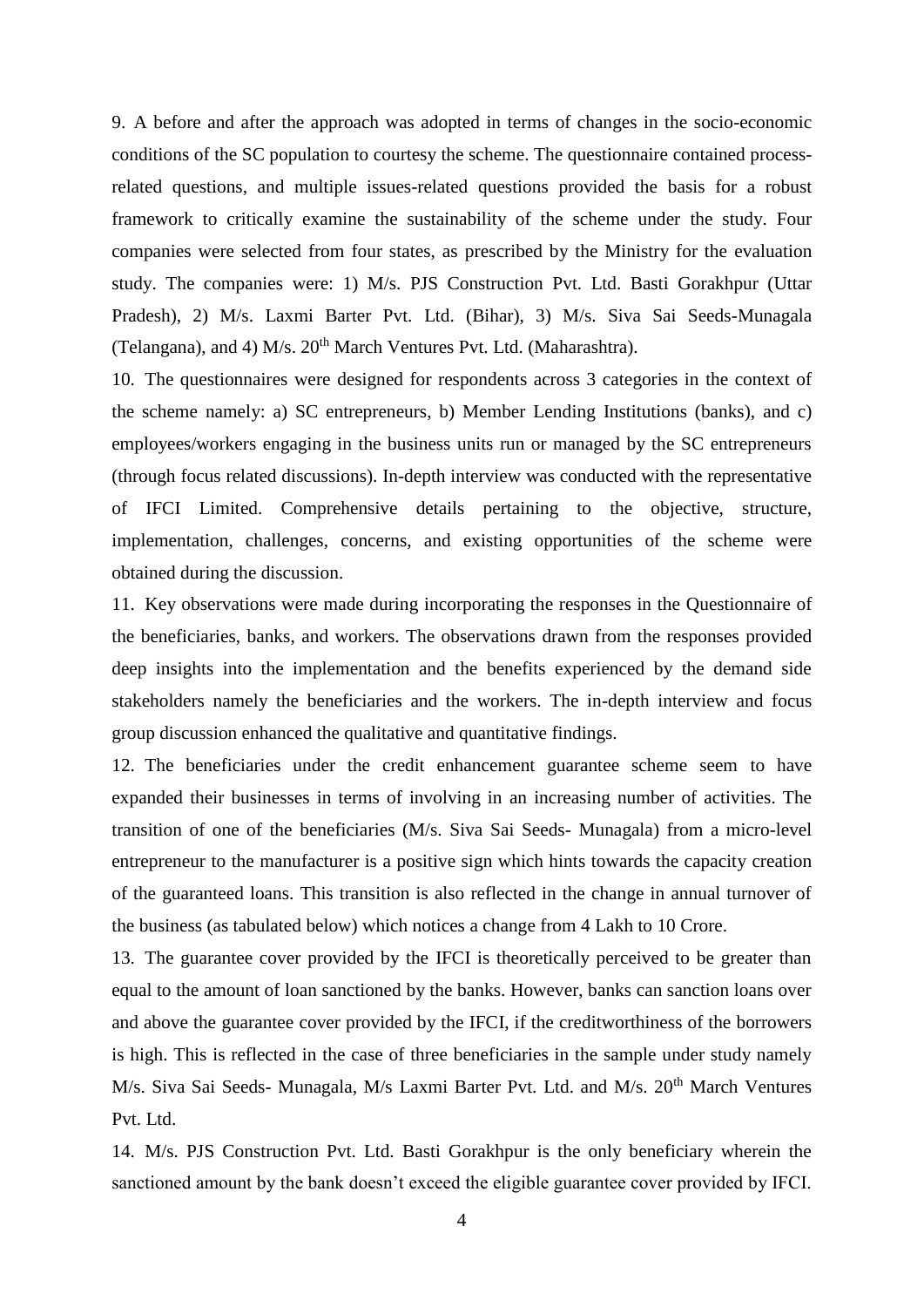This also depicts the fact that under the credit enhancement guarantee scheme, the member lending institutions have been extending loans over and above the guarantee cover which also puts them at high risk in situations of default by the borrowers.

15. The sample beneficiaries have been sanctioned 695.05 Lakhs for borrowing purposes ranging from term loans, working capital enhancement, and for availing of other non-fund facilities. Moreover, on an average basis, the MLIs have sanctioned Rs. 173.8 Lakhs to the sample beneficiaries with a range of Rs. 387 Lakhs. The range provides the extent of variability in the sanctioned facility amount which indicates the heterogeneity of the size of the companies/ sample beneficiaries under the scheme.

16. As of  $20<sup>th</sup>$  February, 2020 a total of Rs. 2,898 lakh has been reported to have been sanctioned by the MLIs to the SC beneficiaries under the scheme, with a total of 13 beneficiaries having availed the facility amount under the scheme. The sample under study comprising of 4 such SC beneficiaries comprises around 24% of the total facility amount that has been sanctioned by the MLIs.

17. The sample under study has been provided with an eligible guarantee cover of 534.25 lakhs which forms about 25% of the total eligible guarantee cover as provided by IFCI until 20<sup>th</sup> February, 2020. The maximum guarantee cover amongst the sample beneficiaries cover has been availed by M/s. Laxmi Barter Pvt. Ltd. which also has been sanctioned with the highest credit facility.

18. In specifically analyzing the changes in the income-expenditure pattern of M/s. PJS Construction Pvt. Ltd., the primary data as obtained suggests that although the income of the entrepreneur has gone up by 20% after availing of the credit guarantee scheme, the monthly expenditure has increased by 67%. This also implies that around 13% of the 20% rise in income is exhausted in domestic, health, and education expenditure. In the case of this beneficiary, the basic purpose of the scheme stands defeated wherein not much changes are observed in the creation of employment opportunities which tends to suggest that existing businesses haven't grown and new businesses haven't gained momentum.

19. Generating employment opportunities is one of the key performance indicators of the scheme. Full-time employment opportunities have gone up post the beneficiaries availing the scheme. This hints towards the potential of the credit guarantee provided by the MLIs to finance the SC entrepreneurs which aren't reflected in the primary data as obtained from the beneficiaries. While the overall employment generated has gone up for most of the beneficiaries as compared to the period before the credit guarantee scheme, it's pertinent to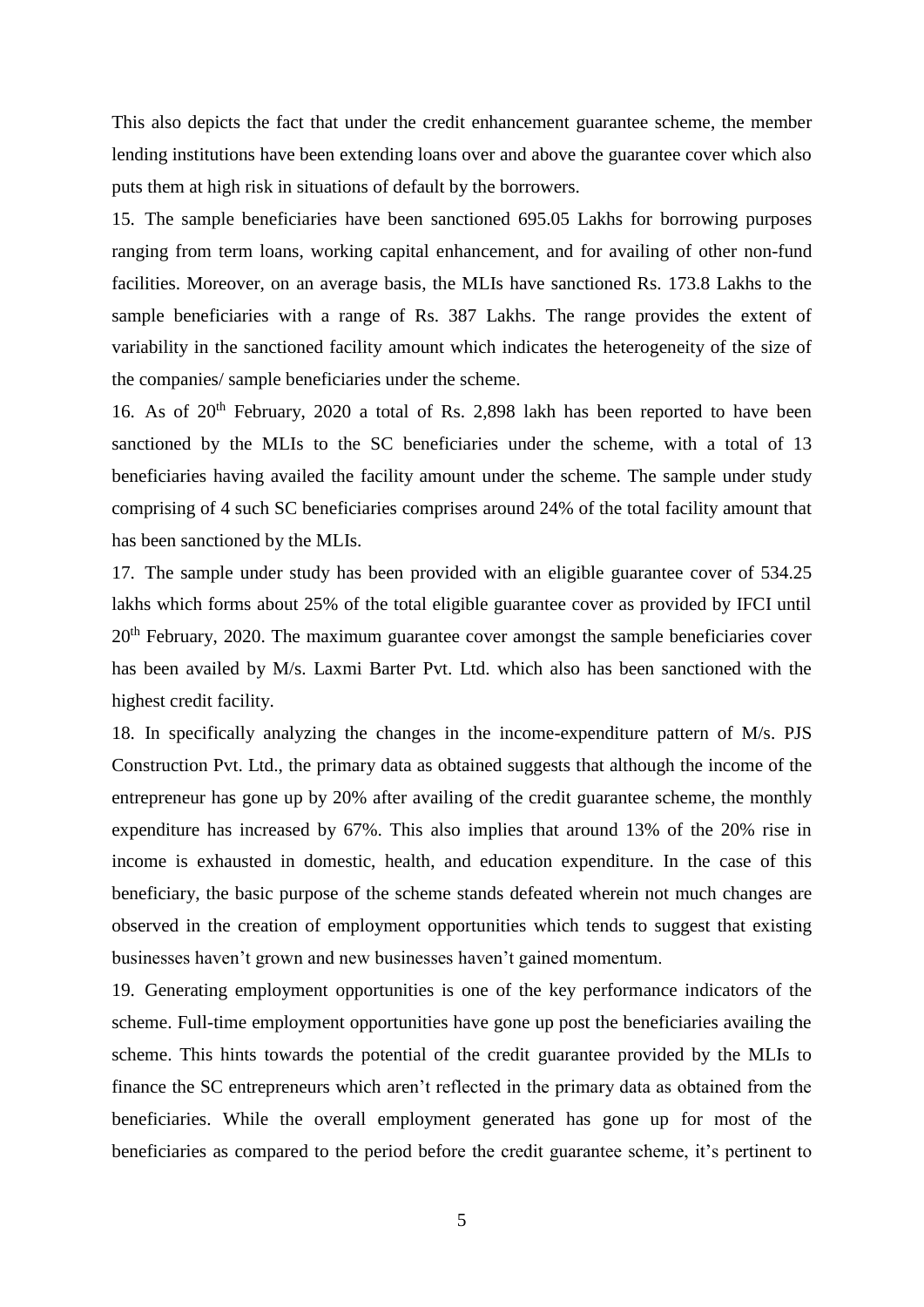look at the broad categorization of the employment generation in terms of full-time, parttime, and seasonal employment opportunities.

20. After availing of the 'Credit Enhancement Guarantee Scheme for SC (CEGS-SC)', the full-time employment opportunities of all the beneficiaries have marginally gone up while the part-time employment opportunities have shown no growth. The seasonal employment opportunity of one beneficiary in the sample has shown a significant rise from no seasonal employment before the scheme to generating 200 seasonal employment opportunities after the scheme. Seasonal employment is often devoid of job security and employment benefits and therefore an increase in seasonal employment isn't an encouraging sign.

21. The process-related issues in the questionnaire when administered to the respondents provided valuable insights into the lending purpose and threw light on the production capacity, technology used in the production process, etc. The primary data as obtained suggests that working capital financing and term loan are the two areas where the beneficiaries borrow the money for. M/s Laxmi Barter is one such beneficiary where around 4.36 Crore was availed for term loan and working capital financing. However, in the process of administering the process-related questionnaire, the entrepreneur representing M/s Laxmi Barter believed that the payback system of the credit availed under the scheme needed to be relaxed. The beneficiaries covered under the sample were of the common view that one of the major opportunities received by virtue of availing of the scheme was to scale up the existing business.

22. Training of the administrative authorities before the implementation of the scheme is a prerequisite for the smooth execution of the scheme. The credit enhancement guarantee scheme has no provisions for the training or capacity building of the administrators.

23. Under the scheme, the facility amount sanctioned by the banks and the eligible guarantee cover follows a common trend. Moreover, the total facility amounts sanctioned by the banks have remained above the eligible guarantee cover provided by the IFCI throughout the past four years. There seems to exist a high degree of correlation between the total facility amount sanctioned by the banks and the eligible guarantee cover provided by the IFCI wherein an increase(decrease) in the guarantee cover provided by the IFCI is accompanied by a rise(fall) in the amount sanctioned by the banks.

24. Taking a simple output to input ratio, a measure of input use efficiency has been computed. The low input use efficiency ratio tends to suggest that the number of beneficiaries who have been extended the guaranteed loans have been far from satisfactory. Even though the efficiency ratio marginally went up during FY17 and FY19, the rate of increase in FY18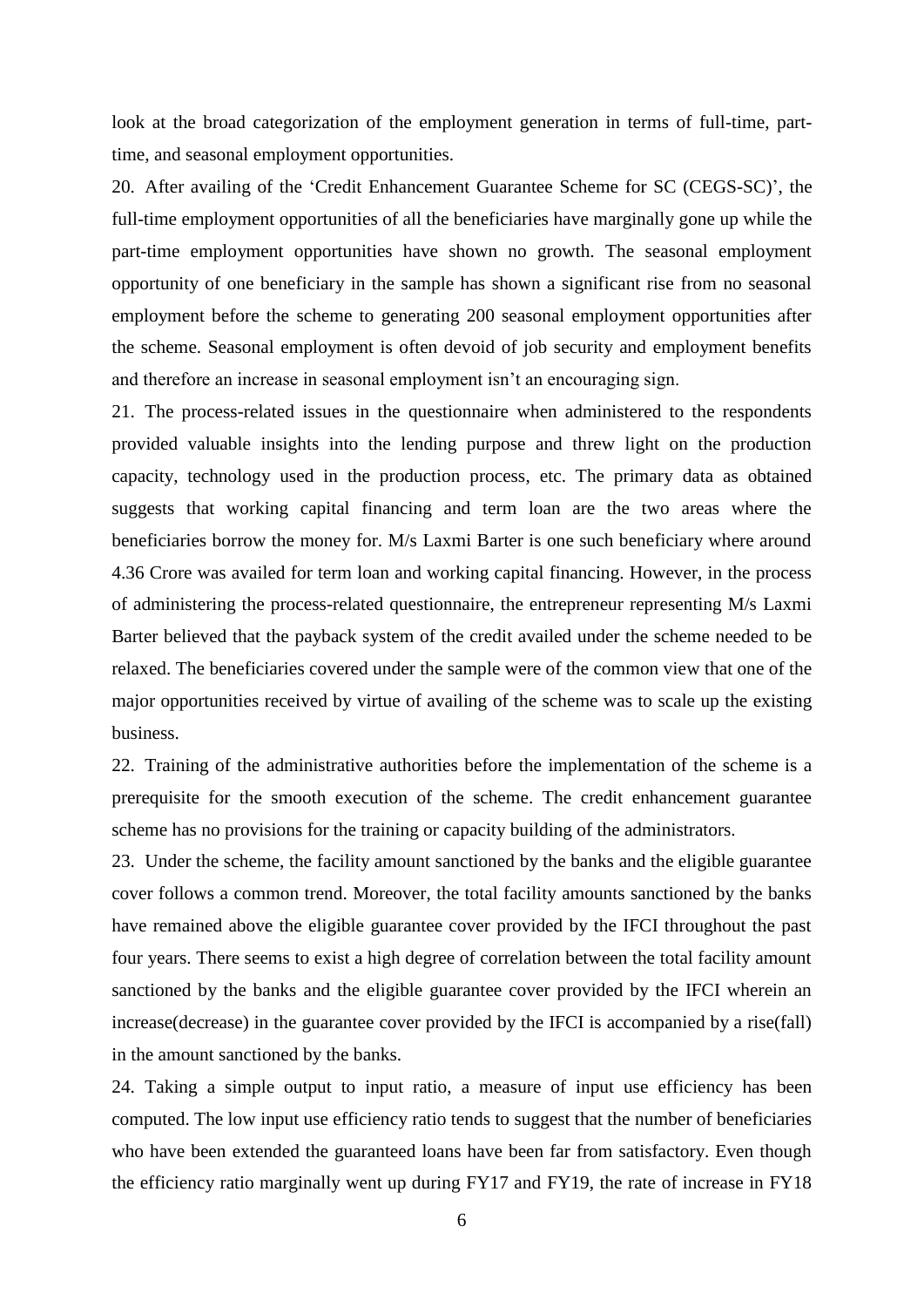and FY19 as compared to the previous financial year was a mere 0.08% and 0.14% respectively. This is particularly the case owing to the limited coverage of the scheme in terms of beneficiaries covered, which therefore raises concerns about the further continuation of the scheme.

25. The secondary data pertaining to the fund allocation provides a clear indication of the gradual stagnation of the scheme. This is to say that, following the budgeted expenditure of 200 Crore in FY15, there has been a significant slowdown in terms of financial expansion and coverage of the scheme as evident by a sudden drop of budgeted expenditure of 0.01 Crore in FY16 from a budgeted expenditure of 200 Crore in FY15. This also hints towards the low sanction of loans by the banks under the scheme and it's clearly a demand-side deficiency.

26. Moreover, this indicates the low input efficiency of the scheme i.e. the initial budgeted allocation in FY15 didn't bring about any significant change in the number of beneficiaries affected. Had the number of beneficiaries increased and the coverage of the scheme widened, the budgeted expenditure in the scheme would have gone up as against remaining stagnant throughout the last four years. The secondary data seems to also reflect the primary data, wherein the respondents echo the common problem of procedural difficulty and lack of assistance from the member lending institutions in the form of helping the beneficiaries during the application process, given the limited knowledge base of the SC individuals.

## **Recommendation for scheme with reasons**

The Credit Enhancement Guarantee Scheme for SC was found to be a well-designed intervention under the Ministry of Social Justice &Empowerment to enhance entrepreneurial opportunities, and thereby enhance the socio-economic opportunities among SC people.

The budgetary allocation and expenditure pattern indicate, after exponential smoothing, that there is a large gap between actual expenditure and expenditure forecasted. The involvement of the SC communities in terms of increased entrepreneurial opportunities has been rather negligible. There has been limited growth in the full-time employment generation across the sample beneficiaries except for the beneficiary company in the name of M/s Laxmi Barter Pvt. Ltd. which witnessed growth from engaging 10 employees before availing the credit facility to 161 full-time employees after availing the credit facility under the scheme. Although business activities after availing the credit facilities have expanded across the majority of the sample beneficiaries, this has not translated into generating enough socioeconomic benefits to the SC communities at large. As the standing committee under the Ministry of Social Justice and Empowerment rightly noted that there was a significant under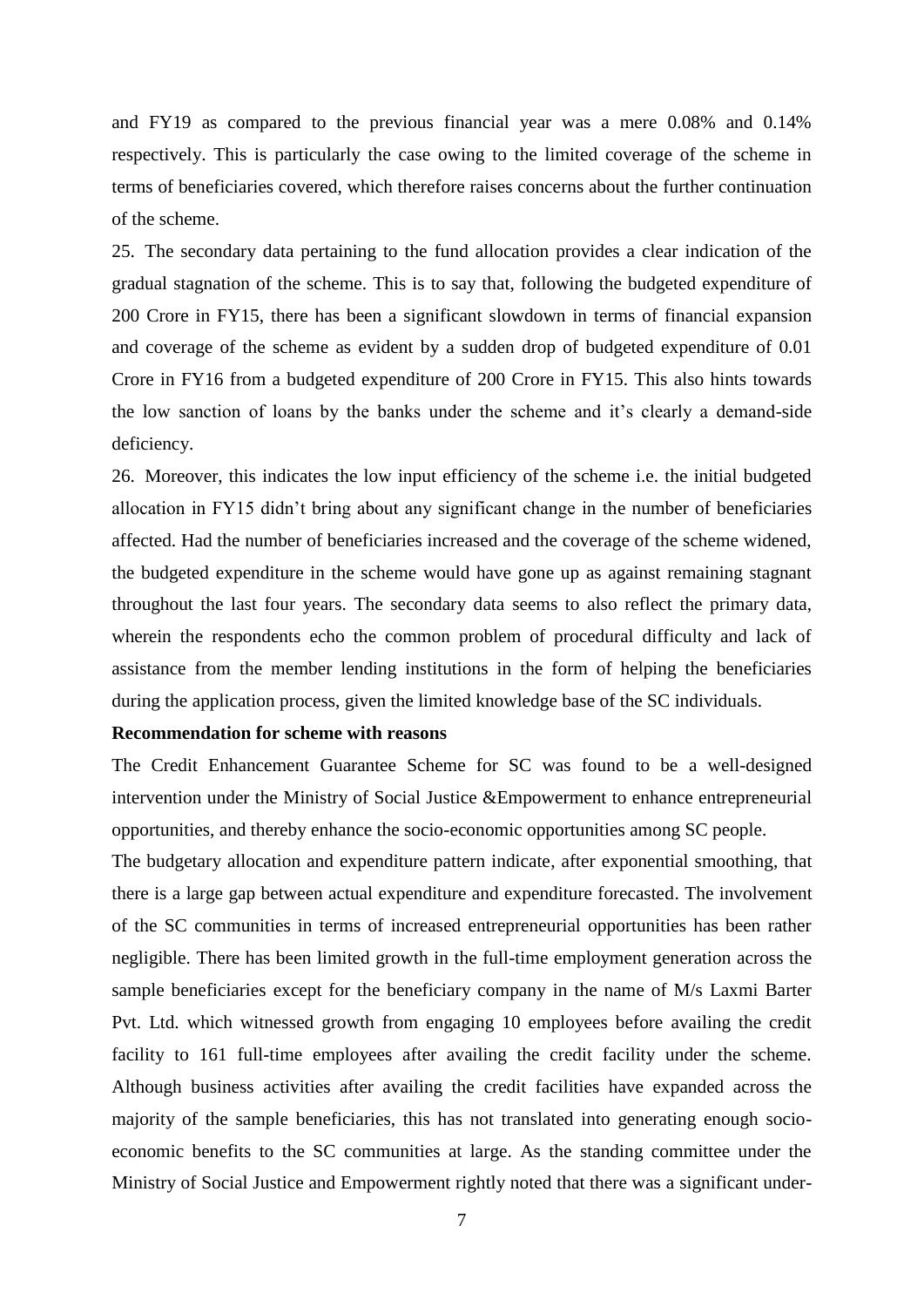utilization of funds in terms of sanction of loans and invocation of guarantee. This is evident from the huge gap between the outstanding guarantee commitment (Rs 28.01 Crore) and the funds available with IFCI (Rs. 65 Crore). This suggests that there exists a significant demandside deficiency which either stems from procedural difficulties, lack of awareness among the beneficiaries, MLI's inability to assist the SC borrowers, etc.

The particulars related to monthly income, monthly expenditure, and annual business turnover before and after the coverage of the scheme have been processed through the paired t-test. The t-test reveals that there has been a significant change in the particulars due to the intervention received. The t Critical two-tail has been computed as 4.30 against the absolute value of t-Stat as 1.01 with 2 as the degree of freedom. As such, the similarity pertaining to the particulars processed fails to accept the hypothesized mean difference of 0. The Pearson correlation coefficient value has been 0.99 which shows the higher intensity between both before and after the coverage under the scheme. The mean value before the coverage under the scheme for the particulars has been 2296111 with 15236293867963 as variance whereas, 51169444.33 as mean value with 7828095266871300 as the variance after the coverage under the scheme. The high difference between variance before and after the coverage explains that the impact of the scheme on the said particulars is uneven.

The regression analysis has estimated the impact of working capital on employment generation. The R-square has confirmed that there exists 98.04% of variation in the employment explained by working capital. The p-value of  $0.026<0.05$  and the F value of 0.026 shows a higher significance level of regression analysis. It has been found that 1% change in the working capital is expected to bring about 0.374% of the change in employment. This shows an ineffective performance of working capital with regard to employment generation. The linear predictive analysis based on five years of actual expenditure pattern indicates that in the next five years i.e. 2020-24, the actual expenditure would have a negative trend.

The IFCI in collaboration with the Department should have channelized efforts towards advertising the details of the schemes so as to spread more awareness among the potential beneficiaries. As noted by the standing committee on Social Justice and Empowerment in its report (2019-20) that in order to increase the number of beneficiaries in the scheme, an extensive outreach programme should be conducted for the target population. Using other tools for publicizing the scheme such as promotional audio vans would have helped sensitizing people in rural as well as urban areas.